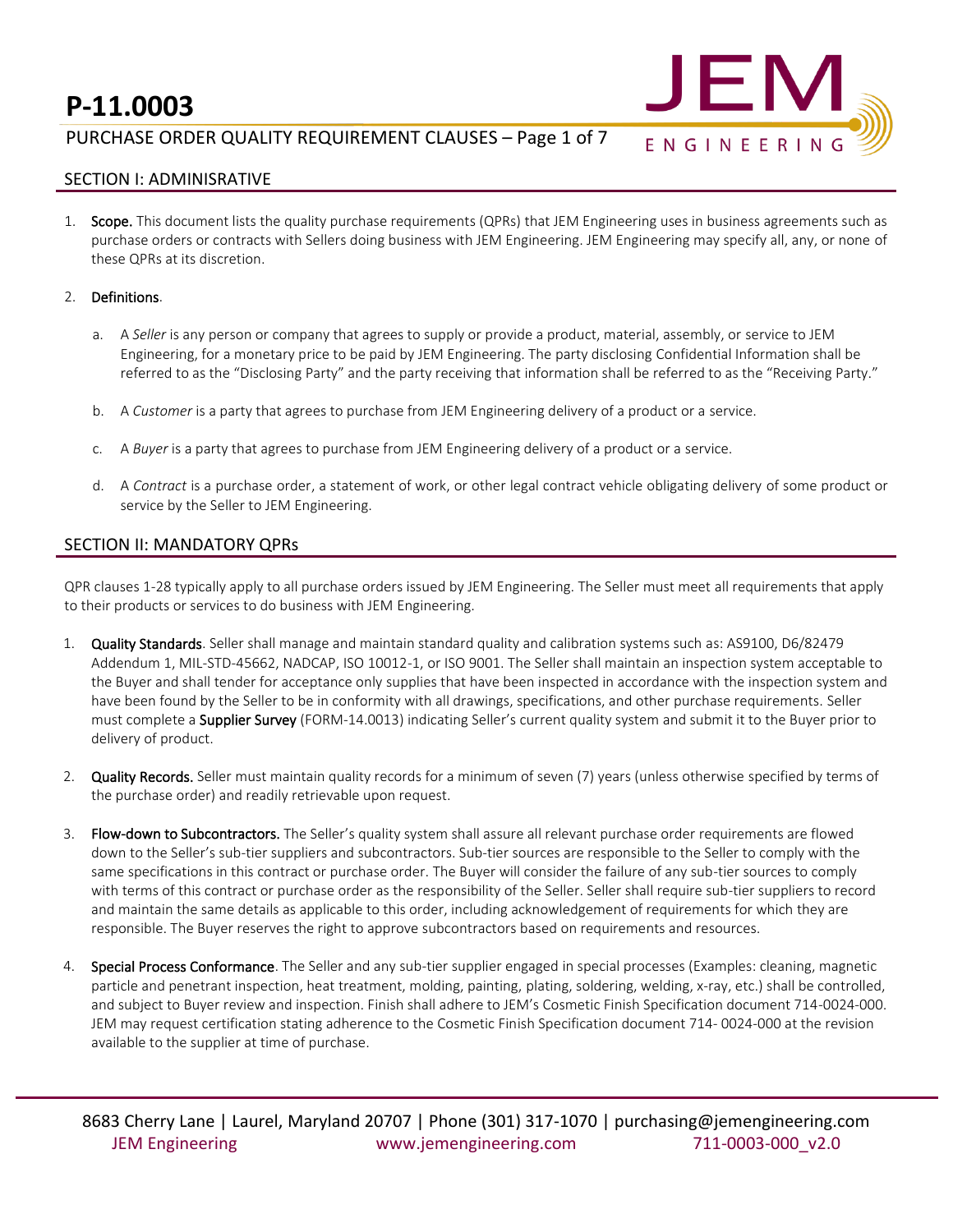

## PURCHASE ORDER QUALITY REQUIREMENT CLAUSES – Page 2 of 7

### SECTION II: MANDATORY QPRs

- 5. Materials Receiving Inspection. Seller certifies that it has performed receiving inspection on purchased materials to ensure compliance with all drawings and specifications, and has test reports and/or raw material certifications on file available for review upon request.
- 6. Manufacturing Routings. Seller certifies that shop travelers/manufacturing work orders will reflect and indicate work requirements, including non-destructive inspection, as evidence by the Seller's quality assurance signature or acceptance stamp, and are on file available for review upon request.
- 7. Latest Revisions. At no time will other revisions be used other than what is indicated on the drawings or purchase orders without the express, written permission of an authorized representative of the Buyer. Seller shall make no change in design, manufacturing or assembly processes or source of supply, after approval of the first production test item or after acceptance of the first completed end item, without the written approval of the buyer.
- 8. Right of Entry (RoE-JEM). The Seller shall permit the Buyer the right of entry to determine and verify the quality of work, records, and material at any place, including the plant of any subcontractors. These conducting audits of Seller at Seller's facilities.
- 9. Configuration Control (CM). Seller shall ensure configuration control by verifying that the drawings/documents received from the Buyer are the latest version.
- 10. Certificate of Compliance (CofC). A certificate of compliance shall accompany all shipments. The certificate of compliance must be signed by an authorized representative and reflect all information necessary to identify the product, quantity, current revisions, origin of material, and whatever services or processes you have performed.
- 11. Control of JEM-supplied Materials. All materials and parts supplied by the Buyer remain the property of the Buyer or the Customer. The Seller will properly track and segregate the Buyer-supplied property used in this purchase order, including serial or part number tags. The Seller shall not discard any JEM-supplied materials or parts without the written approval of the Buyer.
- 12. Control of Non-Conforming Product. The Seller will not knowingly send nonconforming product to the Buyer without explicit permission from the Buyer. If the Buyer detects nonconforming product, it shall segregate, identify, and determine disposition of said product. Disposition may include return of nonconforming product to the Seller via Return Material Authorization (RMA), and a Corrective Action Report or Nonconforming Product Report provided by the Buyer. The Seller shall complete the Corrective Action Report by documenting the cause and corrective action taken.
- 13. Product Certification. Seller shall certify that all supplied parts conform to purchase order requirements, applicable specifications, finishes, dimensions, etc. Seller shall make records on file available to examination by the Buyer.
- 14. Key Characteristics (KCs). The Seller shall inspect all key characteristics referenced on the purchase order or print, for 100% of the shipment. All components with key characteristics referenced on the model/drawing shall be serialized. Items that cannot be serialized due to size/shape shall be bagged and tagged individually and reference the inspection report number for that item. The serial number should ideally be located next to the part number and shall be legible after finish (coating, paint) requirements are complete.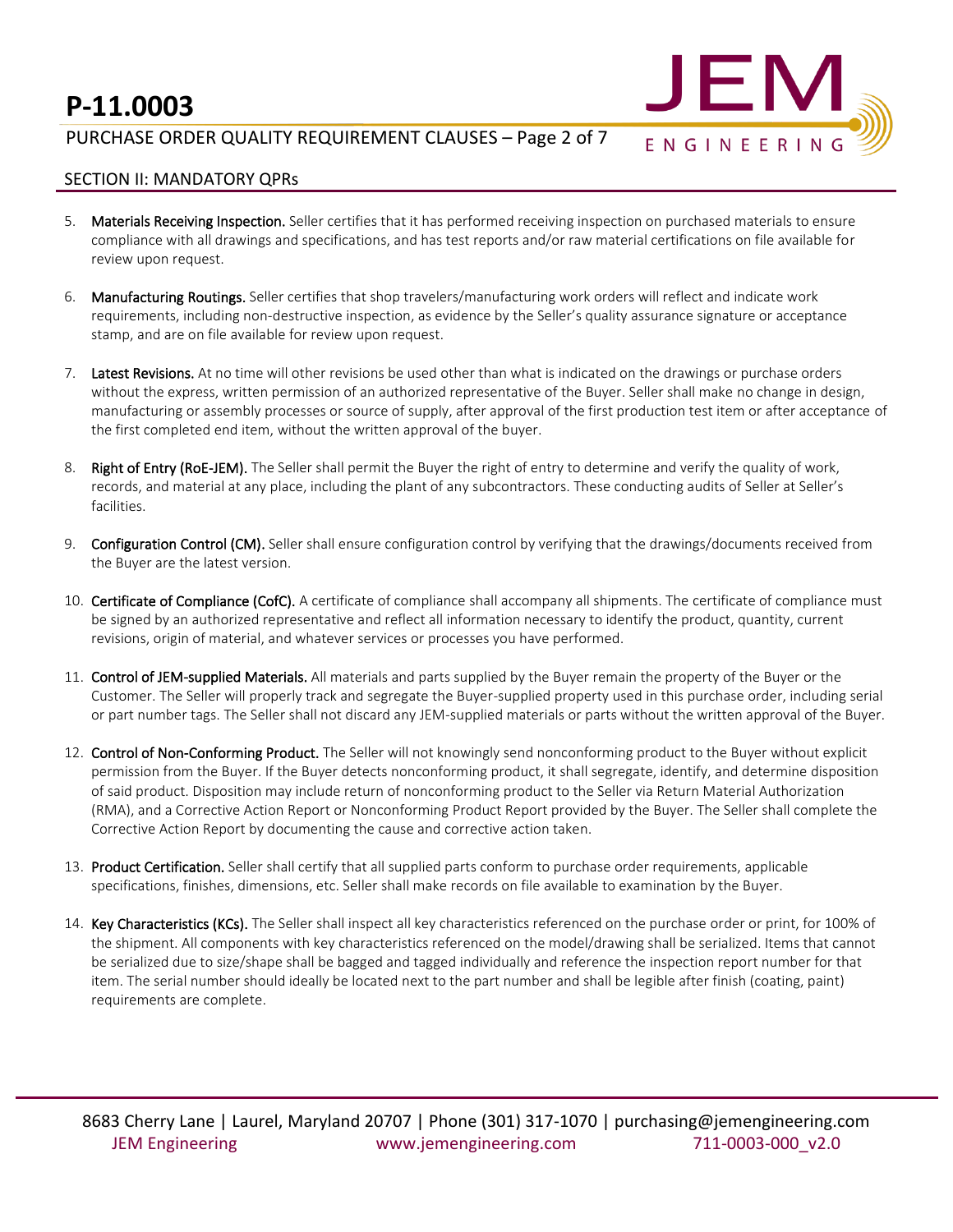## PURCHASE ORDER QUALITY REQUIREMENT CLAUSES – Page 3 of 7



### SECTION II: MANDATORY QPRs

- 15. Product Verification. Verification, inspection, or acceptance by the Buyer shall not absolve the Seller of the responsibility to provide acceptable product, nor shall it preclude subsequent rejections of said product by the Buyer.
- 16. Warranty. The Seller shall maintain a guarantee that warrants every item delivered under this contract shall be free from all defects in materials and workmanship. The Seller further agrees to regrade, repair, rework, or replace the item(s) if defective in material or workmanship, if damaged in shipping to Buyer, or if item fails within the warranty period. If the Seller does not specify a warranty period in their Terms & Conditions of sale, then the Buyer shall regard the warranty period as within 18 months of Buyer acceptance.
- 17. Rework/Repair. The Seller agrees to accept all cost, associated with rework, to include removal and replacement of the part, unless such work is necessary as a result of errant documentation supplied by the Buyer or an Engineering Change Request/Order (ECR/ECO).
- 18. Exception Authority (XA). Upon receiving notice of contract acceptance from the Buyer, Seller shall indicate within one business day any QPR that it cannot meet. The Buyer may submit a modified contract, specifying the Seller as exempt from one or more QPRs from the original quote or contract, by using this clause and specifying the exempted requirement(s).
- 19. Acceptance of Subcontract Agreement. All articles subcontracted under the purchase order/Subcontract are subject to JEM acceptance. Failure to comply fully with all requirements indicated on the purchase order/Subcontract may be cause for rejection of shipments and delay payment of Subcontractor's invoice. All subcontractors are subject to meeting and agreeing with JEM Certificate of Conformances per the purchase order requirement clause indicated, is including, but not limited to:
	- a. A *production lot* that shall consist of parts that are all the same configuration fabricated under same conditions, from the same material, processed together and produced as one continuous run.
	- b. A *molded lot* consists of the same part number, of one combination of plastics or composite raw materials, produced using one or more basic molds.
	- c. A *casting, forging, machined or welded part, or stamping lot* consists of the same part number, of one alloy, produced using the same processing parameters (including heat treat) and contains a homogeneous heat pour, or same basic material.
	- d. A *pre-treatment lot* (such as chemical washes) shall consist of treated articles on the same order, treated under the same conditions, with the same chemical compositions, from the same tanks.
	- e. A *plating lot* (cadmium, anodize, chemical milling, etc.) shall consist of treated articles on the same order, treated under the same conditions, with the same chemical composition, from the same tank.
	- f. A *coating lot* (paint, dry film lube, etc.) shall be processed as one batch, on the same part, on the same order. A batch is defined as the end product of all of the raw materials mixed or blended in a single or continuous operation.
	- g. All parts may be received in full or partial shipments, but said parts shall pass JEM quality control standards (IPC-A-610 Class2 unless specifically notified otherwise).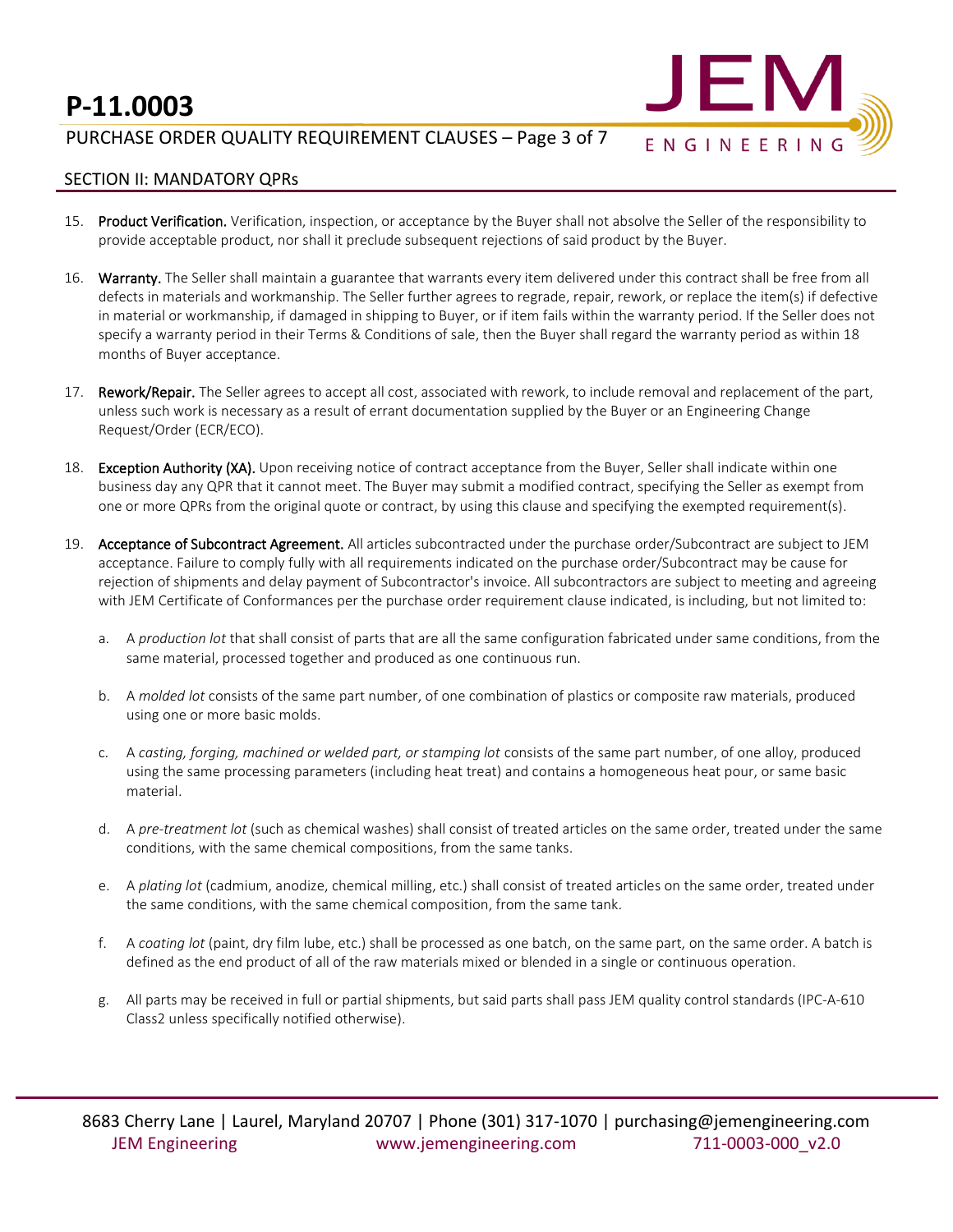## PURCHASE ORDER QUALITY REQUIREMENT CLAUSES – Page 4 of 7



#### SECTION II: MANDATORY QPRs

20. Suspect/Counterfeit Items. The Seller shall deliver product made only from new and authentic materials. The delivered product shall contain no counterfeit or suspect counterfeit parts. The Seller shall purchase parts and materials directly from the original equipment or component manufacturer (OEM) or through a distributor authorized by the OEM, not from independent brokers. The Seller must authenticate traceability of materials to the applicable OEM. Buyer will report incidents of suspect parts to the United States government.

If the Seller delivers reused, counterfeit, or suspect products for a United States government customer, the Buyer will impound these products, and turn them over to the government customer. At the Buyer's request, the Seller shall return any unused counterfeit parts to the Buyer for turn-in to the Customer. The Buyer shall hold the Seller fully liable for any and all indirect, special, or consequential costs arising from delivery of counterfeit parts, including shipping, storage, testing, and replacement costs. The Buyer and Seller agree that any government or quasi-government directive, such as a GIDEP alert indicating that such parts are counterfeit, shall be acceptable evidence that the Seller's product contains counterfeit parts. The Seller has no liability if parts are determined to be authentic.

- 21. Suspect/Counterfeit Item Mitigation (SCIM). The Seller shall maintain a counterfeit parts control plan complying with the requirements of AS5553 Counterfeit Electronic Parts, Avoidance, Detection, Mitigation and Disposition. If the Seller incorporates parts that come from distributors not authorized by the OEM, then prior to delivery the Seller must request preapproval of such material from the Buyer in accordance with Customer requirements.
- 22. Conflict Minerals from Conflict Region. The seller shall deliver products to the Buyer that do not contain tantalum, tin, tungsten or gold (3TG) as elements necessary to their production or functionality, or, if products delivered to the Buyer do contain these minerals, the minerals must originate outside the Democratic Republic of Congo and nine adjoining countries: Republic of Congo, Central Africa, South Sudan, Zambia, Angola, Tanzania, Burundi, Rwanda and Uganda. These minerals shall come from scrap or recycled sources, or be supplied from smelters that have been validated by an independent private sector party to be conflict-free. To review related documents visit <https://www.jemengineering.com/suppliers/>: Policy Statement on Conflict Minerals (P-9.0083) and Conflict Minerals Mines Compliance Declaration (FORM-14.0036)

### SECTION III: MANDATORY QPRs

The following Quality Clauses (QPRs #1-12) apply if specifically referenced in the terms or notes of the contract between the Buyer and Seller.

- 1. Evidence of Inspection. A qualified representative of the Seller's quality department shall sign and document acceptance status for each shipment as evidence of 100% inspection. Sampling inspection shall not be performed without prior written approval from the Buyer and the Customer.
- 2. First Article Inspection (FAI). The Seller shall provide a completed inspection report/record with the first shipment, as evidence of 100% inspection of all inspect-able features of one unit from the first shipment.

The Seller shall segregate the first article unit from any other units in the initial shipment. The Seller shall submit FAI report for the Buyer review prior to the complete production of the contract. The Seller shall fabricate the first article unit using the same production equipment, procedures, and processes that will be used in filling the contract. The Seller shall record all inspection measurements and/or test data on a document normally used by the Seller or by the Buyer to record inspection test results. The FAI documentation submitted shall reference the Buyer's purchase order/contract number thereon and must accompany the delivery of each first article unit delivered.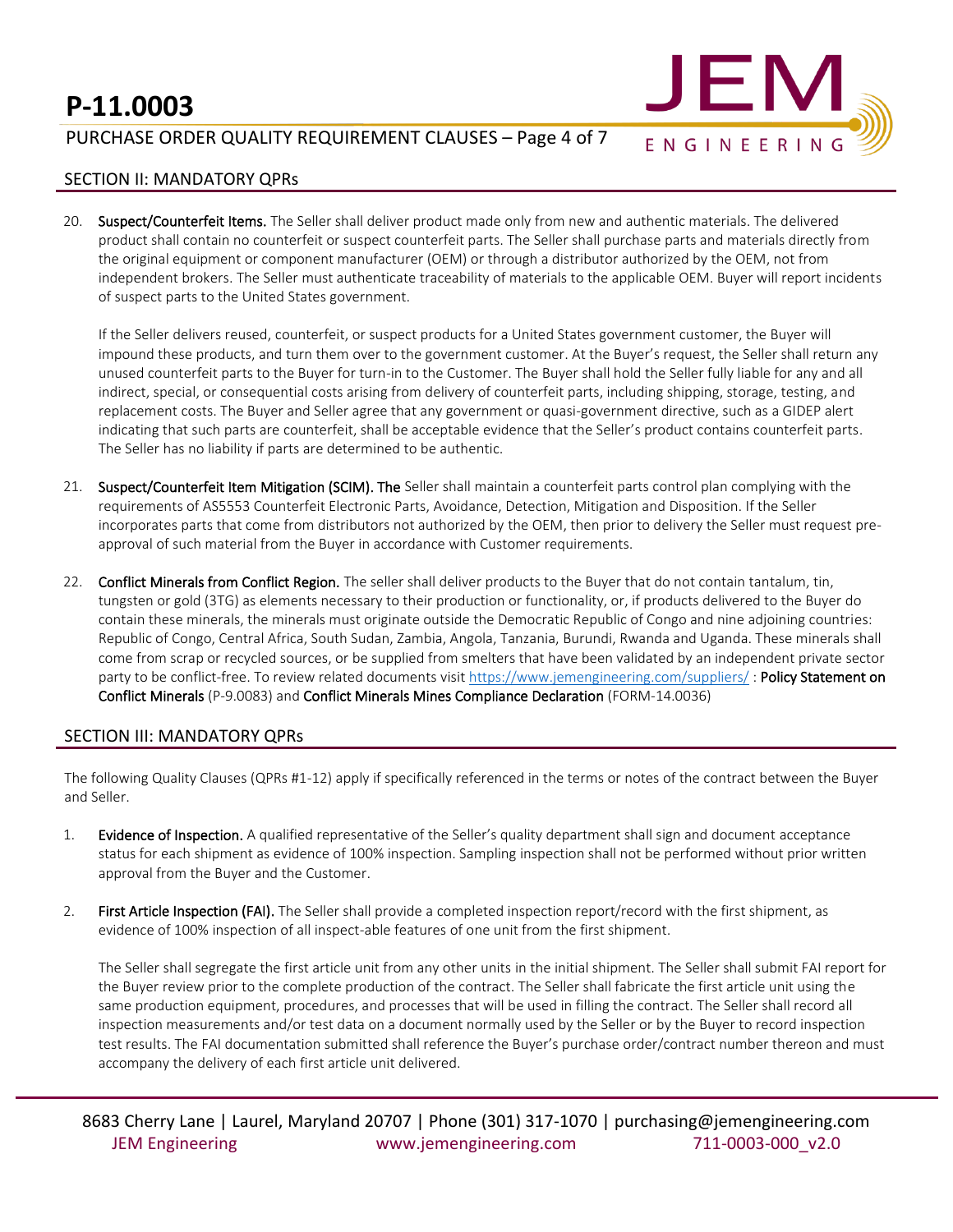

## PURCHASE ORDER QUALITY REQUIREMENT CLAUSES – Page 5 of 7

## SECTION III: MANDATORY QPRs

Documentation for each first article item shall include:

- a. Inspection Report(s), with actual dimensions recorded.
- b. Mill report(s) or certifications of material for all raw materials, as specified.
- c. Certifications of heat treatments, as specified.
- d. Certifications of finishes and pre-treatments, as specified.
- e. Test Report(s), including material hardness or strength testing, with actual test results recorded.
- f. A Certificate of Conformance referencing the part number, revision, and purchase order number.
- 3. First Piece Inspection (FPI). A FPI is required under the purchase order. It is the Seller's responsibility to conduct a FPI on some number (pre-determined by the Buyer) of the first pieces delivered under this order, to verify conformance of all physical, chemical, and test requirements specified by this order. Upon completion of the inspection, the Seller shall notify the Buyer. The Buyer shall verify objective evidence of this requirement prior to the Seller commencing shipments on this order. A five (5) day notice shall be required for scheduling verification.
- 4. Test Reports. The Seller shall submit a copy of actual physical and/or chemical test reports for all units shipped, and each test report must be traceable to the unit/pieces shipped. Any reprocessed raw material must be traceable to the original test report and must include objective evidence of compliance (e.g., mechanical tests) to the reprocessed condition of the material. Seller shall submit copies of the test reports with each shipment, referencing each lot, batch, or heat used to fill the shipment order. When the Buyer provides material, the Seller must ensure that a statement is included on the shipment certification and/or shipper identifying that the Buyer supplied the material. Functional and/or qualification test results listing all parameters tested and actual readings taken during this test are required with the delivery of the material covered by the purchase order/subcontract. These reports shall reference the part number, revision level, serial number (if required) and the purchase order/subcontract number.
- 5. Electrical & Electronic Assemblies Workmanship (IPC). When the product or service from the Seller includes electronic or electrical components or assemblies, including printed circuit boards or printed wiring assemblies, the Seller shall use and maintain proven fabrication procedures and manufacturing processes for producing quality electronic products IAW IPC/EIA J-STD-001 and IPC A610, for classification indicated by the Buyer (Class 1, 2, or 3).
- 6. Raw Material Test Specimens (RM). Items delivered under this order shall be accompanied by raw material test specimens. Specimens shall be submitted with the initial shipment from each lot or processing batch of items to be delivered.
- 7. Foreign Object Elimination (FOE). The material that is supplied on the purchase order shall be manufactured in an environment that is free of foreign objects. Material supplied shall be free of foreign objects. The intent of this quality note is not to necessarily change manufacturing processes but to maintain continual awareness of the need to eliminate foreign objects for all supplied material.